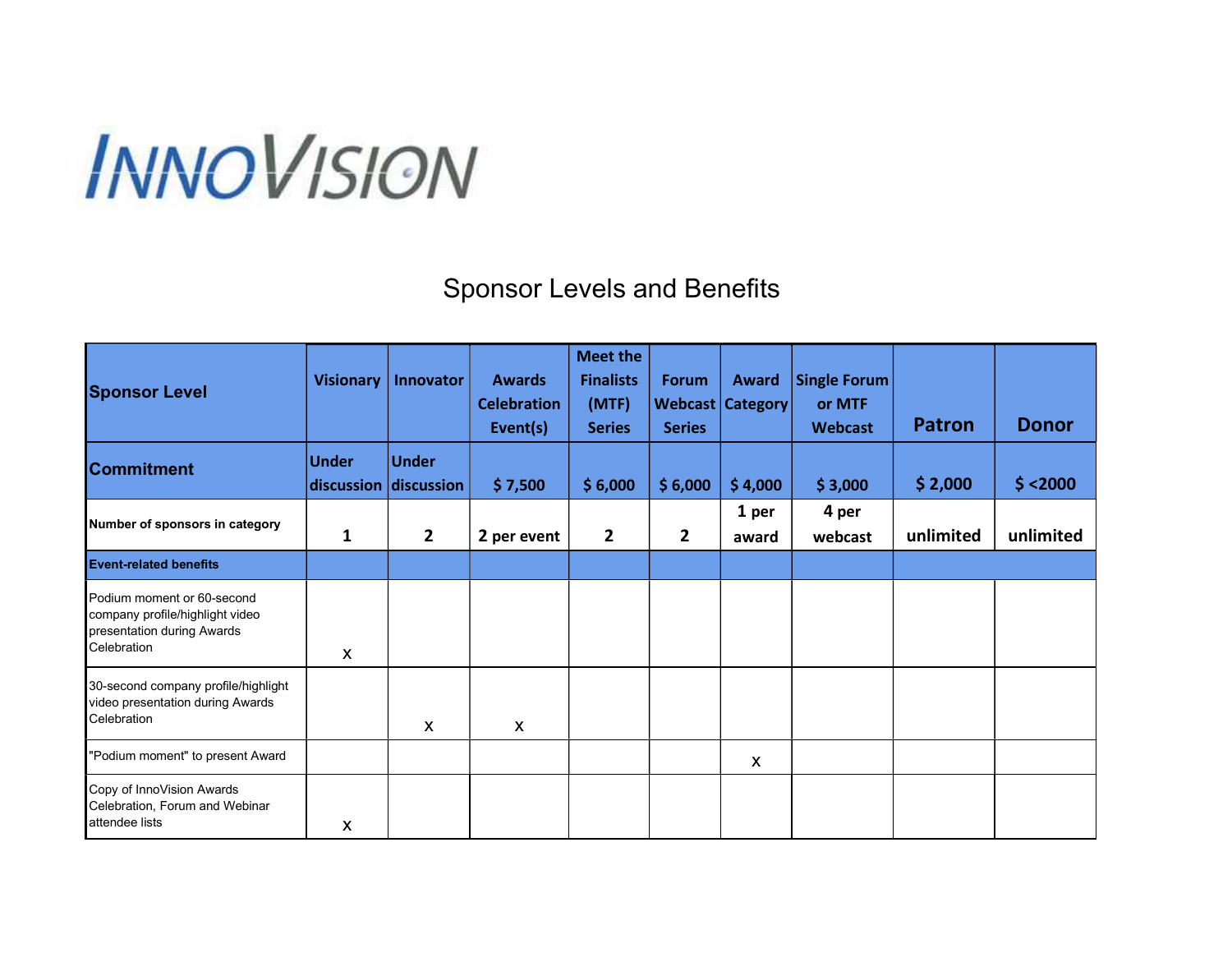| "Podium moment" at each InnoVision<br>MTF of the series or each Educational<br>Forum Webinar     | $\mathsf{X}$              | $\mathsf{x}$              | $\mathsf{X}$              | $\mathsf{X}$       | $\boldsymbol{X}$          |                                  |                |                    |                    |
|--------------------------------------------------------------------------------------------------|---------------------------|---------------------------|---------------------------|--------------------|---------------------------|----------------------------------|----------------|--------------------|--------------------|
| Acknowledgement by emcee during<br><b>Finalists Event and Awards</b><br>Celebration              | $\boldsymbol{\mathsf{X}}$ | $\mathsf{x}$              | $\boldsymbol{\mathsf{X}}$ | $\mathsf{X}$       | $\boldsymbol{\mathsf{X}}$ |                                  |                |                    |                    |
| Acknowledgement of sponsorship at<br>sponsored InnoVision MTF Webcast<br>or Forum                | $\boldsymbol{\mathsf{X}}$ | $\boldsymbol{\mathsf{X}}$ | $\boldsymbol{\mathsf{X}}$ | $\mathsf{X}$       | X                         | X                                |                |                    |                    |
| Opportunity to develop and host one<br>InnoVision Forum or Webinar                               | X                         | $\mathsf{x}$              |                           |                    |                           |                                  |                |                    |                    |
| Competitive exclusivity within sponsor<br>category                                               | $\pmb{\mathsf{X}}$        | $\pmb{\mathsf{X}}$        | $\boldsymbol{\mathsf{X}}$ | $\mathsf{X}$       | $\boldsymbol{\mathsf{X}}$ |                                  |                |                    |                    |
| Invitation to attend any live Finalists<br>Celebration                                           | 8                         | 6                         | 4                         | 4                  |                           | 3                                |                |                    |                    |
| Pre-event "signage" for sponsored<br>Event(s)                                                    | Headline                  | Prominent                 | X                         | X                  | $\boldsymbol{X}$          | $\boldsymbol{\mathsf{X}}$        |                |                    |                    |
| Personal introduction to each Finalist                                                           | $\pmb{\mathsf{X}}$        | $\mathsf{x}$              | X                         | $\boldsymbol{X}$   |                           |                                  |                |                    |                    |
| Acknowledgement by emcee during<br>event(s)                                                      | $\mathsf{X}$              | $\mathsf{x}$              | $\boldsymbol{\mathsf{X}}$ | <b>Full Series</b> | Full Series               | MTF and<br>Awards<br>Celebration | Single Webcast |                    |                    |
| Opportunity to include a promotional<br>item in gift bags for Finalists (8 bags<br>per Finalist) | $\pmb{\mathsf{X}}$        | $\pmb{\mathsf{X}}$        | X                         | $\mathsf{X}$       | $\pmb{\mathsf{X}}$        | X                                | X              | X                  |                    |
| Acknowledgement in Awards Event<br>Program for Finalists                                         | $\pmb{\mathsf{X}}$        | $\pmb{\mathsf{X}}$        | $\pmb{\mathsf{X}}$        | $\pmb{\mathsf{X}}$ | $\pmb{\mathsf{X}}$        | $\pmb{\mathsf{X}}$               | X              | $\pmb{\mathsf{X}}$ | $\pmb{\mathsf{X}}$ |
| Company logo recognition in Finalists<br>and Winners A/V presentation<br>segment                 | Headline                  | Prominent                 | $\boldsymbol{\mathsf{X}}$ | X                  | $\boldsymbol{\mathsf{X}}$ | $\boldsymbol{\mathsf{X}}$        | X              | $\mathsf{X}$       |                    |